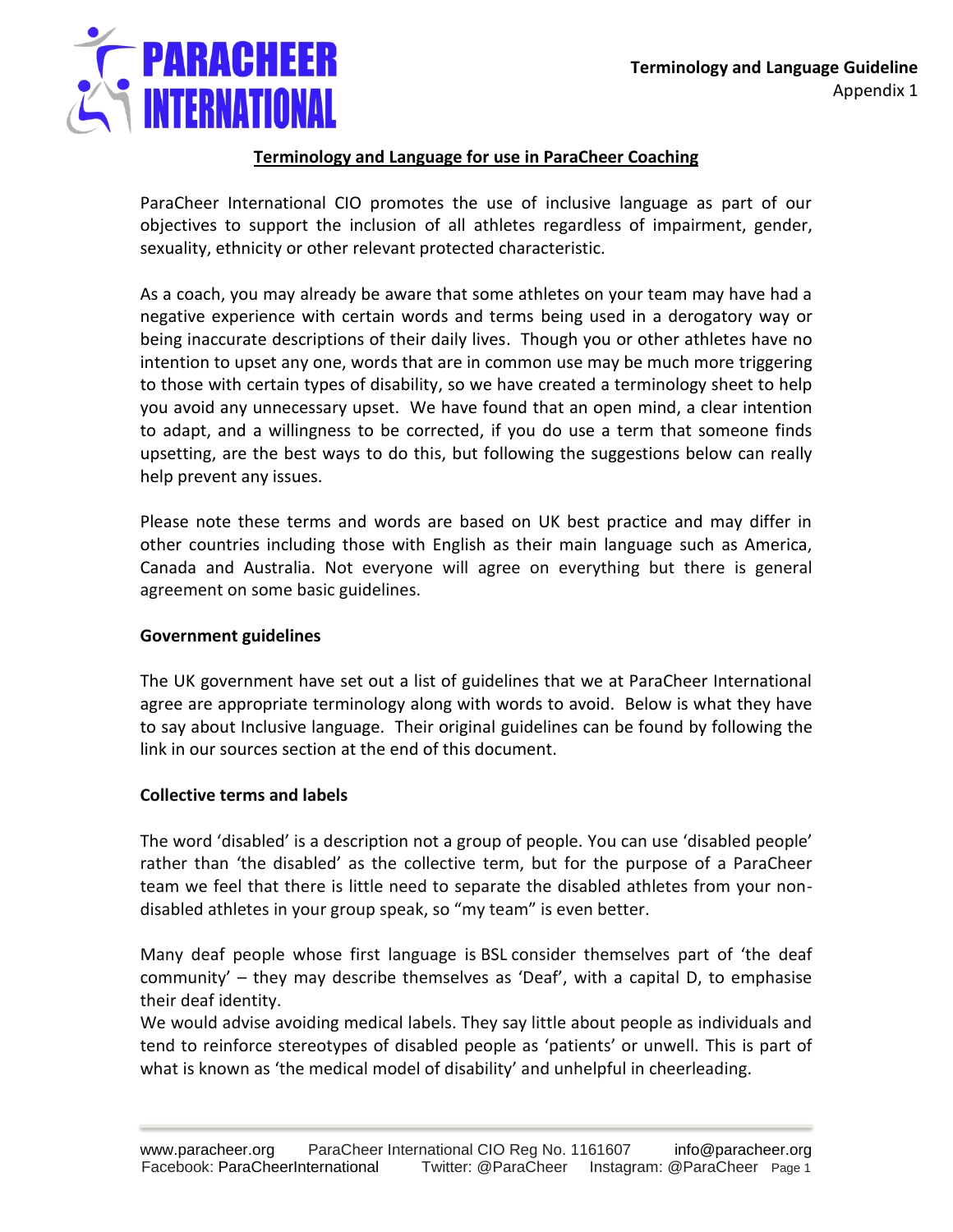

### **Positive not negative**

There is a lot of discussion in certain countries about something called "people first language" where you refer to a "person with a disability" rather than a "disabled person" however in the UK this is felt by many to put the responsibility of a disability onto the disabled person instead of with society as a whole. This isn't something supported by the Social model of disability. More information on the different models of disability can be found on our website.

We tend to avoid phrases like 'suffers from' which suggest discomfort, constant pain and a sense of hopelessness. If you must refer to a persons' specific impairment, it would be advised to say they 'have' the impairment rather than that they 'are' the impairment.

Wheelchair users may also not view themselves as 'confined to' a wheelchair or 'wheelchair bound'. Therefore try thinking of it as a mobility aid instead. E.g 'the athlete uses a wheelchair' not 'the wheelchair athlete'.

#### **Everyday phrases**

Most disabled people are comfortable with the words used to describe daily living. People who use wheelchairs 'go for walks' and people with visual impairments may be very pleased, or not, 'to see you'. An impairment, may just mean that some things are done in a different way.

Common phrases that may associate impairments with negative things should be avoided, for example 'deaf to our pleas', 'blind drunk', 'he/she is lame'.

### **Top tips on behaviour**

- Don't be afraid to make mistakes
- Use a normal tone of voice, don't patronise or talk down
- No need to be too precious or too politically correct, being super-sensitive to the right and wrong language and depictions will stop you doing anything
- Never attempt to speak or finish a sentence for the person you are talking to
- Address disabled people in the same way as you talk to everyone else
- Speak directly to a disabled person, even if they have an interpreter or companion with them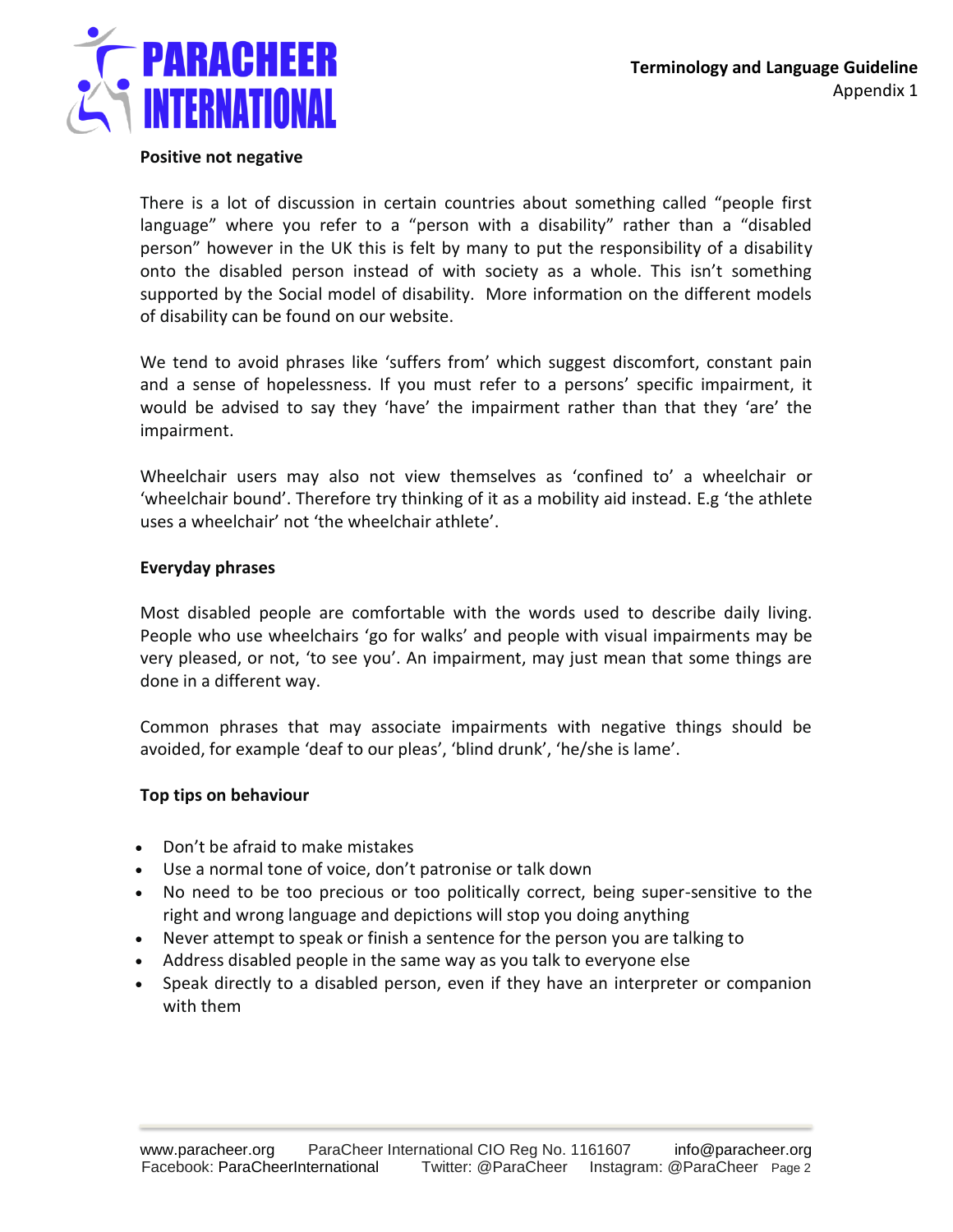

### **Words to use and avoid**

We recommend avoiding passive, victim words and instead suggest you use language that respects your disabled athletes as active individuals with control over their own lives.

| Avoid X                                                             | Use $\checkmark$                                                                                |
|---------------------------------------------------------------------|-------------------------------------------------------------------------------------------------|
| (the) handicapped, (the)<br>disabled                                | disabled (people) (athletes)                                                                    |
| afflicted by, suffers from,<br>victim of                            | has [name of condition or impairment]                                                           |
| confined to a wheelchair,<br>wheelchair-bound                       | wheelchair user                                                                                 |
| mentally handicapped,<br>mentally defective, retarded,<br>subnormal | with a learning disability (singular) with learning<br>disabilities (plural)                    |
| cripple, invalid                                                    | disabled person                                                                                 |
| spastic                                                             | person with cerebral palsy                                                                      |
| able-bodied                                                         | non-disabled                                                                                    |
| mental patient, insane, mad                                         | person with a mental health condition                                                           |
| deaf and dumb; deaf mute                                            | deaf, user of British Sign Language (BSL), person with a<br>hearing impairment                  |
| the blind                                                           | people with visual impairments; blind people; blind and<br>partially sighted people             |
| an epileptic, diabetic,<br>depressive, and so on                    | person with epilepsy, diabetes, depression or someone<br>who has epilepsy, diabetes, depression |
| dwarf; midget                                                       | someone with restricted growth or short stature                                                 |
| fits, spells, attacks                                               | Seizures                                                                                        |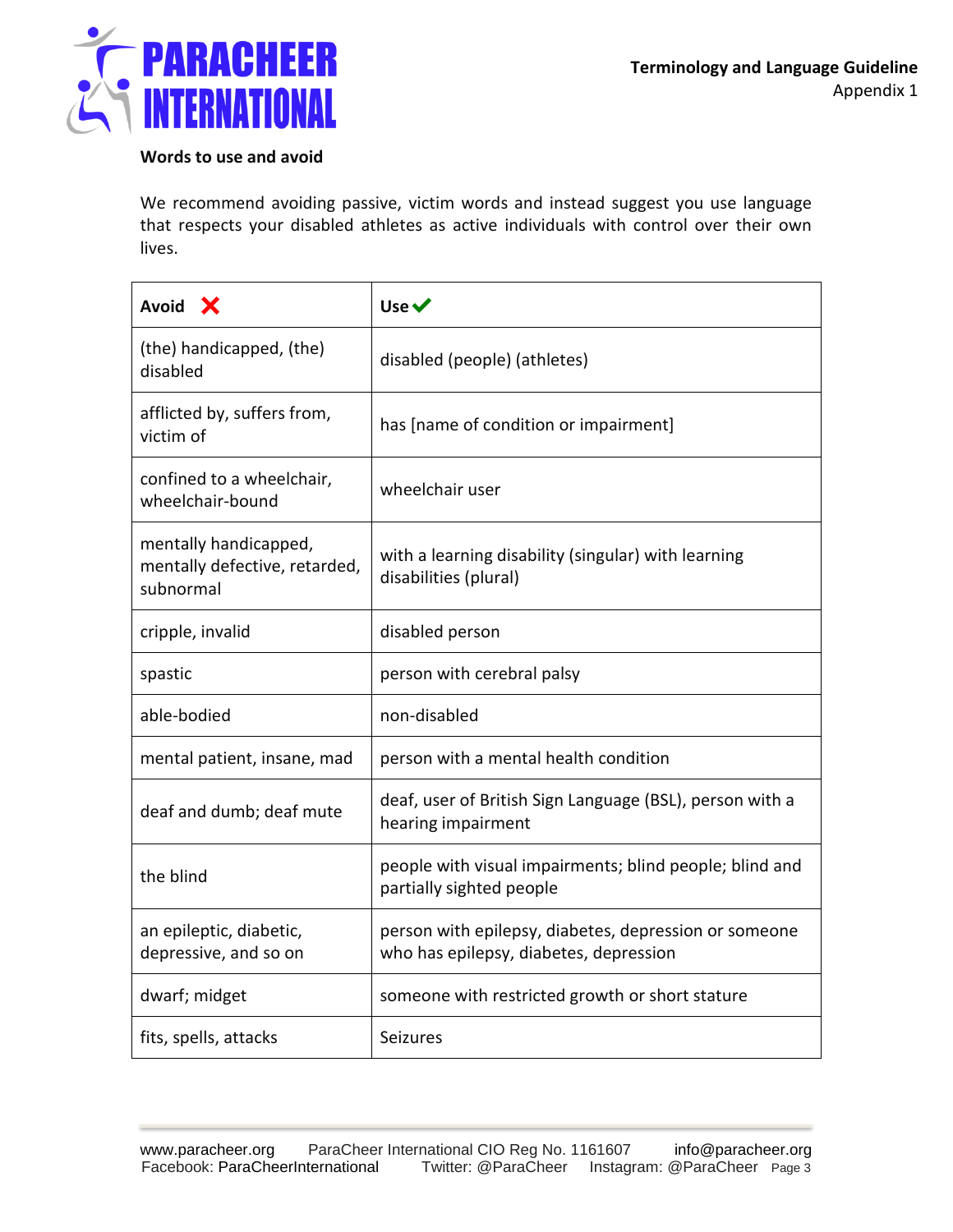

### **A note on the term "able-bodied"**

Many people consider the term able-bodied to signify those without disabilities. It is now however considered to be an inappropriate and rather derogatory term considering it's wider connotations as noted in the governments advice above. Considering "disabled" is a catch all term, there is little need to have a second specific term for those without disabilities thus referring to them as "non-disabled" or "without disabilities" is enough. Additionally, and especially taking into account the likely capabilities of the athletes you have on your teams, the term able-bodied being used exclusively for those without disabilities is grammatically incorrect and suggests that the disabled athletes aren't capable independent people. Your athletes both disabled and non-disabled will likely be able to lift other people, turn tumbles and dance like super stars. They are likely way more 'able of body' than a large portion of the non-disabled non athletic national population regardless of weather they have to make adaptations due to their impairment.

### **Origin of the word "ParaCheer"**

The term ParaCheer was coined by Karl Olsen in 2012 when describing a partner stunt duo who had a wheelchair using base (our founder Rick Rodgers to be exact). Many people think it has its roots in the concept of wheelchair use and disability because of the term Paralysis but in fact it has a different basis. The term Para as a prefix has many meanings, including: **alongside of**, beside, near, **resembling**, beyond, and apart from. As with the Paralympics (alongside the Olympics) the prefix "para" in the word ParaCheer means alongside of and resembling cheer. It's distinct in it's own right having a slightly different rule set and focus but it is very much part of cheer and part of the whole. The word is nothing to do with the concept of paralysis or disability in any specific terms. We wanted to clear that up as it has left a few confused in the past.

# **Additional Glossary information**

- *Ability* The quality of being capable of doing something
- *Ableism* Discrimination and exclusion that oppresses people who may have mental, emotional, physical, sensory and intellectual disabilities.
- *Adaptations* Changes to a technique or method to work within someone's capabilities and take into account their impairment.
- *Base Support*  An athlete, usually non-disabled, who works to assist and support a disabled athlete as part of their adaptations.
- *Classification*  the act or process of dividing things into groups according to their type. For ParaCheer athletes their classification is the level to which their impairment effects their ability to participate in cheerleading activities in a typical fashion.